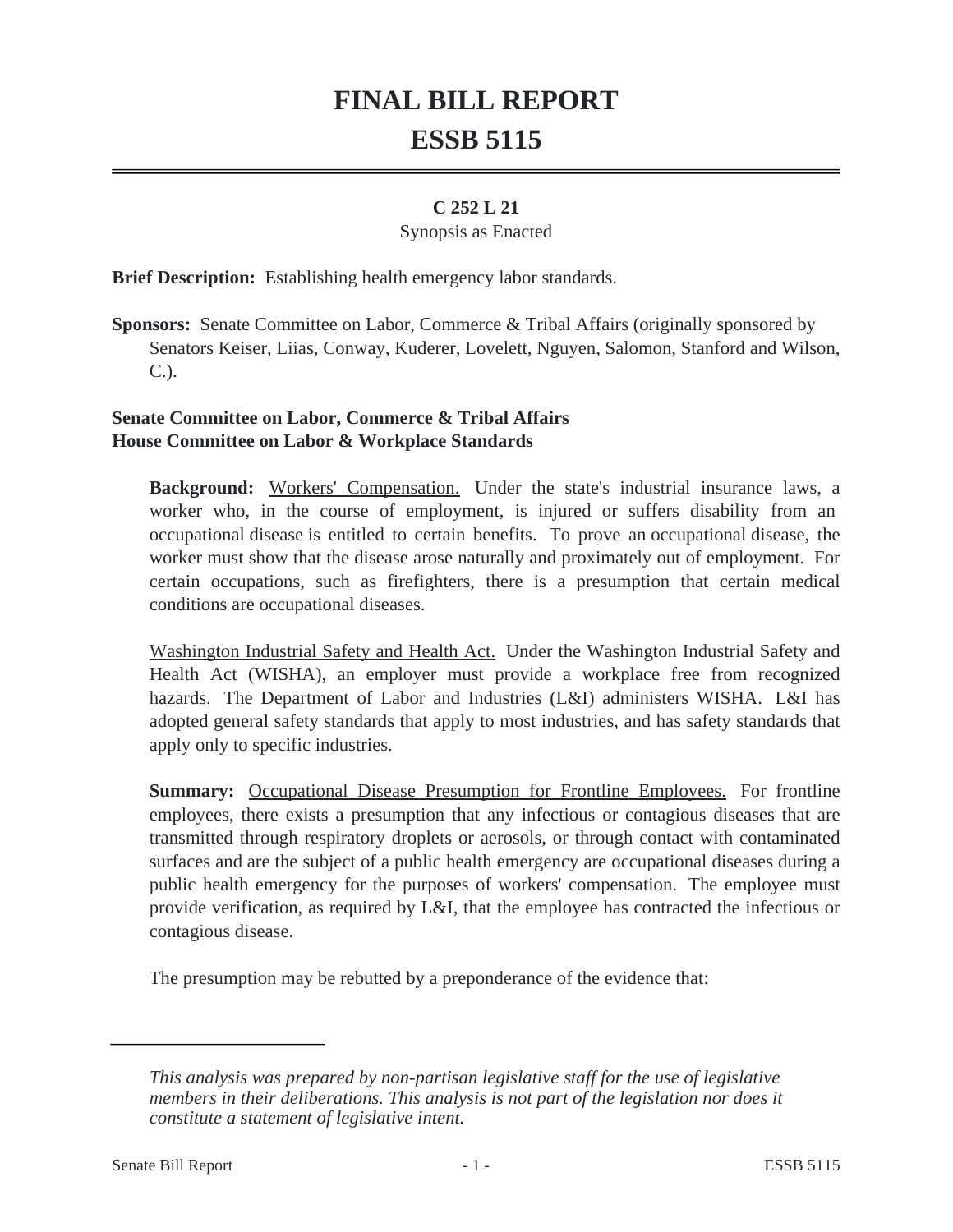- exposure to the disease occurred from other employment or non-employment activities; or
- the employee was working from the employee's home or was on leave for a period of quarantine consistent with recommended guidance from state and federal health officials immediately prior to the employee's injury, occupational disease, or period of incapacity that resulted from exposure to the disease.

Costs of the payments under the occupational disease presumption do not affect the experience rating of the employers insured by the state fund.

When calculating assessments due to L&I, self-insured employers and self-insurance hospital groups may deduct the cost of payments made for the occupational disease presumption from the total of all claim costs reported.

Employer Reporting to L&I. During a public health emergency, an employer with more than 50 employees at a workplace, within 24 hours of confirming that ten or more of their employees at the workplace have tested positive for the infectious or contagious disease that is the subject of the public health emergency must report the positive tests to L&I.

Reports to L&I are prohibited from including any employee's name or personal identifying information. L&I may use the reports to identify potential clusters of infections at specific workplaces or industries and investigate workplaces for violations of WISHA. An employee is not required to disclose any medical condition or diagnosis to their employer.

L&I must consult with the Department of Health (DOH) on the infectious or contagious disease:

- before issuing regulatory guidance, rules, directives, or orders related to the reporting requirement for health care facilities; and
- when investigating health care entities and issuing citations related to the reporting requirement.

During a public health emergency, the name, email and residential address, license plate number, and other personally identifiable information regarding employees of L&I is exempt from disclosure under the Public Records Act to the extent the disclosure would violate their right to privacy or pose a risk to their personal safety.

Employer Reporting to Employees. During a public health emergency, if an employer receives a notice of potential exposure to the infectious or contagious disease that is the subject of the public health emergency, the employer must provide written notice of potential exposure to employees, and, when applicable, their union, and employers of subcontractors who were on the premises at the same worksite.

Notice of potential exposure means:

• notification from a public health official or licensed medical provider that an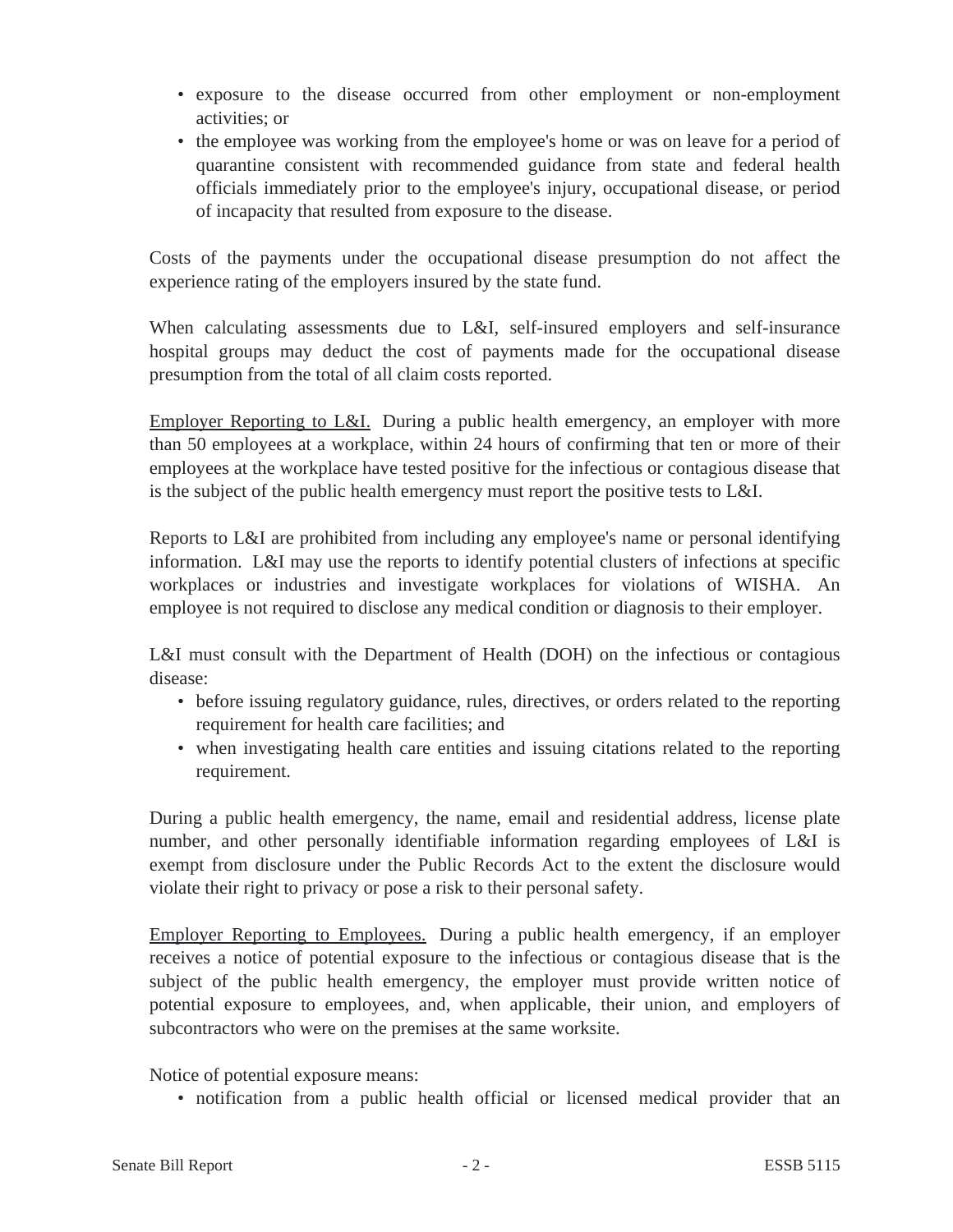employee was exposed to a qualifying individual at the worksite;

- notification to the employer from an employee, or their emergency contact, that the employee is a qualifying individual; or
- notification through a testing protocol of the employer that the employee is a qualifying individual.

A qualifying individual means a person who has:

- a positive laboratory test;
- a positive diagnosis from a licensed health care provider;
- an order to isolate by a public health official; or
- died due to the infectious or contagious disease, in the determination of a local health department.

Employers who are health care facilities are required to notify employees with known or suspected high-risk exposure and their union within 24 hours of confirmed exposure.

High Risk Employees. During a public health emergency, no employer may discharge, permanently replace, or discriminate against an employee who is high risk as a result of the employee seeking accommodation that protects them from exposure to the infectious or contagious disease or, if no accommodation is reasonable, using all available leave options.

An employee who is high risk is an employee who, due to age or an underlying health condition is at a high risk of severe illness from the disease and a medical provider has recommended the employee's removal from the workforce.

For the purposes of employer reporting and the treatment of high-risk employees, L&I must consult with DOH before issuing regulatory guidance, rules, directives, or orders for health care facilities, and when investigating health care entities and issuing citations.

Public Health Emergency. A public health emergency is a declaration or order concerning any infectious or contagious disease, including a pandemic and is issued as follows:

- the President of the United States has declared a national or regional emergency that covers every county in the state; or
- the Governor has declared a state of emergency in every county in the state.

Frontline Employee. Frontline employees are the following employees:

- first responders, including law enforcement officers, firefighters, emergency medical service providers, paramedics, and ambulance drivers;
- employees performing food processing, food manufacturing, food distribution, farm, and meat packing work;
- maintenance, janitorial, and food service workers at any facility treating patients diagnosed with the infectious or contagious disease that is the subject of the public health emergency;
- drivers and operators employed by a transit agency or any other public entity